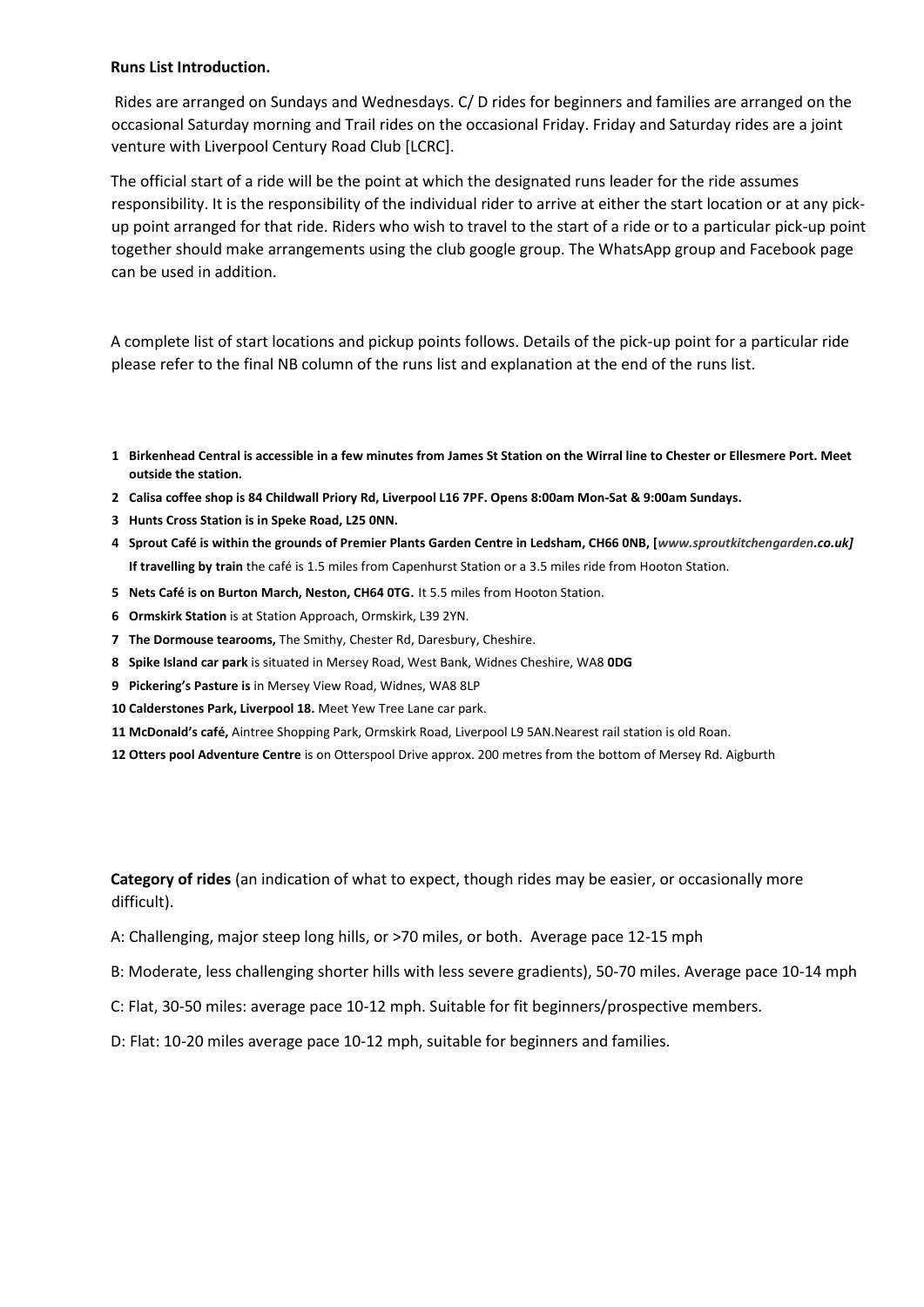**All runs are subject to prevailing weather conditions and the availability of the Runs Leader and may be cancelled by the designated runs leader. Ride leaders should use the google group email to inform the club of any problems, supplemented by the WhatsApp group and Facebook. If the runs leader is unavailable an effort should be made to find an alternative leader to take the ride from the designated start point on the runs list. All riders should therefore check the google group, WhatsApp and Facebook for any alterations at about 7.30 am on the morning of the ride. If in doubt, contact the Ride leader by phone details below:**

| Name      | <b>Telephone Number</b> |
|-----------|-------------------------|
| НF        | 07887 623870            |
| DG        | 07817 072644            |
| JH        | 07831098689             |
| DJ        | 07972 163370            |
| GJ        | 07597055683             |
| ĸм        | 07400 797474            |
| DT        | 07963 432568            |
| <b>SM</b> | 07503178369             |
| SS        | 07914492319             |
| PW        | 07779 718425            |
| MS        | 07714246360             |
| TS        | 07581 155311            |

**N.B. Will all riders please note that they participate in the club activities at their own risk, and no responsibility can be accepted for any claim due to the negligence of the club or any its members.** 

**All riders should ideally carry a pump, a spare inner tube or two and a puncture repair kit. Riders should also check the weather forecast and wear suitable clothing.**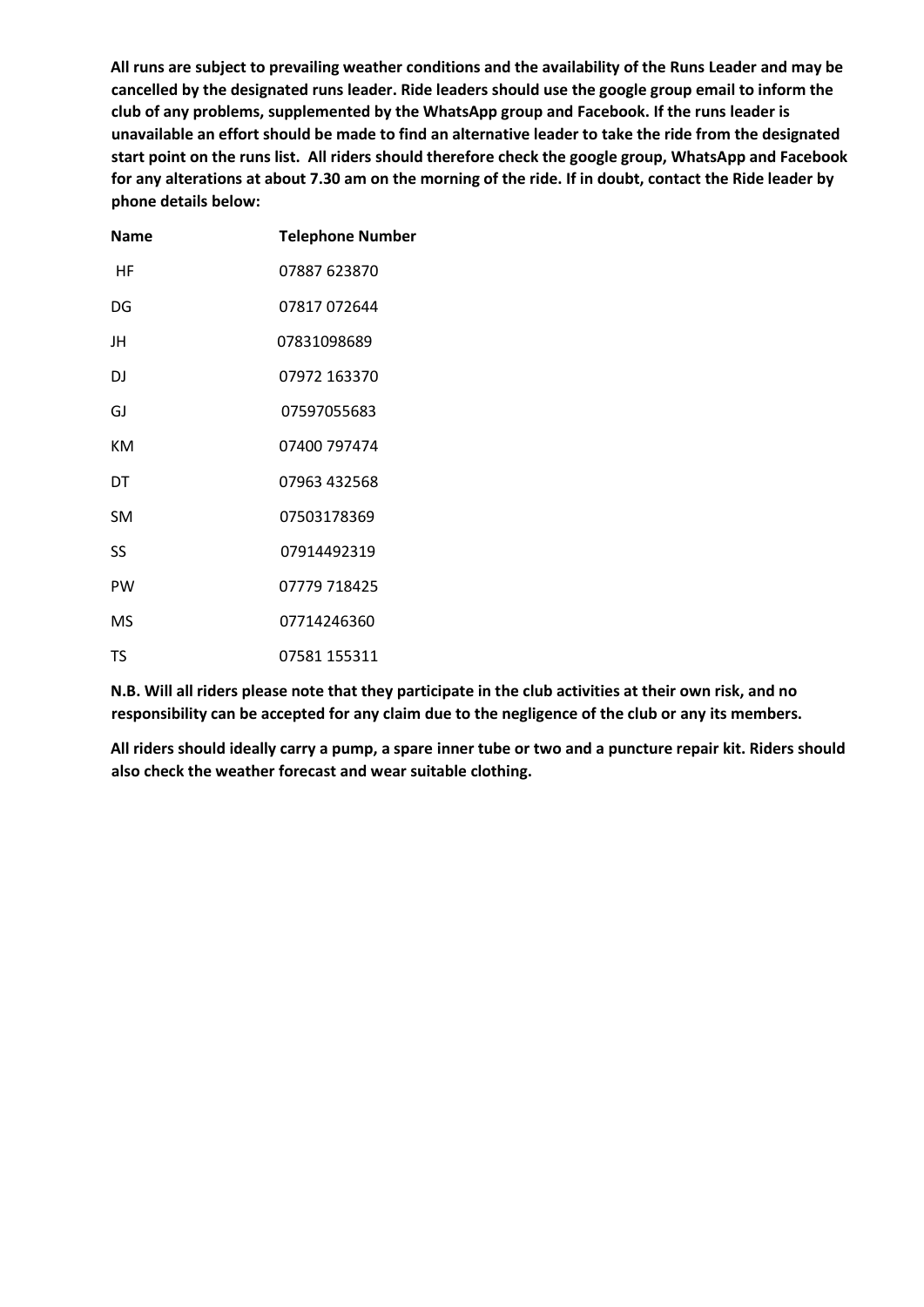## **Runs List Apr - Jun 2022**

| <b>DATE</b>          | <b>START</b> | <b>DEPART</b> | <b>DESTINATION</b>        | <b>LEADER</b> | <b>CAT</b> | N.B.            |
|----------------------|--------------|---------------|---------------------------|---------------|------------|-----------------|
| Apr 2022             |              |               |                           |               |            |                 |
| Sun 3rd              | Calisa       | 10:00         | The Farm - Burscough      | DG            | C          |                 |
| Wed 6 <sup>th</sup>  | Sprout       | 10:30         | Holt                      | PW            | B          |                 |
| Sun 10th             | Sprout       | 10:30         | Hargrave - SWANs          | SS            | B          | Free Lunch      |
| Wed 13th             | Sprout       | 10:30         | Manorwood CP              | HF            | B          |                 |
| Sun 17th             | Calisa       | 10:00         | <b>Brandreth Barn</b>     | DT            | B          |                 |
| Wed 20th             | <b>Nets</b>  | 11:00         | Llandegla MTB Cafe        | HF            | B          |                 |
| Sun 24th             | Calisa       | 10:00         | Me Cycles                 | DG            | B          |                 |
| Wed 27th             | Peppers      | 10:30         | Walk Mill                 | DG            | B          | <b>Hut Trip</b> |
| May                  |              |               |                           |               |            |                 |
| Sun 1st              | Hunts X Stn  | 9:30          | Snowdon Café - Peover     | <b>DJ</b>     | B          |                 |
| Wed 4 <sup>th</sup>  | Sprout       | 11:00         | <b>Betty Berkins</b>      | SS            | B          |                 |
| Sun 8 <sup>th</sup>  | Calisa       | 10:00         | Pimbo                     | DG            | B          |                 |
| Wed 11 <sup>th</sup> | Sprout       | 10:30         | Poffee's                  | PW            | B          |                 |
| Sun 15 <sup>th</sup> | Hunts X Stn  | 9:30          | Delamere                  | DT            | B          |                 |
| Wed 18th             | <b>Nets</b>  | 10:30         | Loggerheads               | SS            | B          |                 |
| Sun 22 <sup>nd</sup> | Calisa       | 10:00         | Parbold                   | DG            | B          |                 |
| Wed 25th             | <b>Nets</b>  | 10:30         | Plassey                   | HF            | B          |                 |
| Sun 29 <sup>th</sup> | Ormskirk Stn | 10:30         | Preston Marina            | DJ            | B          |                 |
| Jun                  |              |               |                           |               |            |                 |
| Wed 1st              | Sprout       | 10:30         | <b>Malpas</b>             | PW            | B          |                 |
| Sun 5 <sup>th</sup>  | Sprout       | 10:30         | Holt                      | <b>DN</b>     | B          |                 |
| Wed 8 <sup>th</sup>  | <b>Nets</b>  | 10:30         | Ruthin                    | SS            | B          |                 |
| Sun 12 <sup>th</sup> | Calisa       | 10:00         | Owd Barn                  | DG            | B          |                 |
| Wed 15th             | <b>Nets</b>  | 10:30         | Carrog                    | HF            | A          | The Grouse Inn  |
| Sun 19th             | Sprout       | 10:30         | Manorwood CP              | SS            | B          |                 |
| Wed 22 <sup>nd</sup> | <b>Nets</b>  | 10:30         | Mold                      | PW            | B          |                 |
| Sun 26 <sup>th</sup> | <b>Nets</b>  | 10:30         | Ruthin                    | DJ            | B          |                 |
| Wed 29th             | Sprout       | 10:30         | <b>Great Budworth</b>     | HF            | B          |                 |
| <b>Jul 2022</b>      |              |               |                           |               |            |                 |
| Sun 3rd              | Duddon VH    | 10:00         | <b>VETS Triennial 100</b> | HF            | A          |                 |
| Wed 6 <sup>th</sup>  | <b>Nets</b>  | 10:30         | St Asaph                  | SS            | A          |                 |
| Sun 10 <sup>th</sup> | Sprout       | 10:30         | Tarporley                 | DG            | B          |                 |